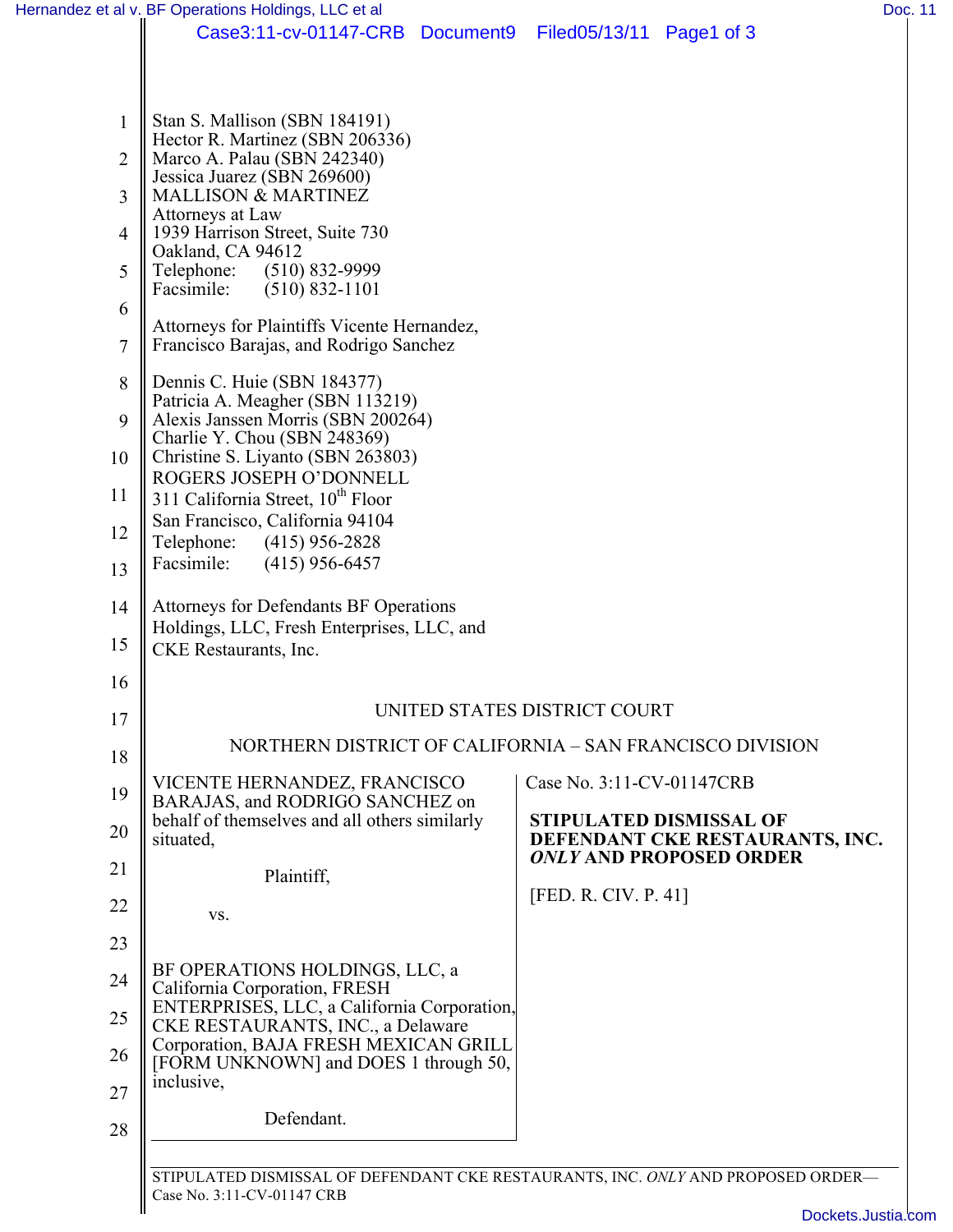|                                                                      |                                                                                           |                              | Pursuant to Rule 41(a) of the Federal Rules of Civil Procedure, Plaintiffs VICENTE       |  |  |  |
|----------------------------------------------------------------------|-------------------------------------------------------------------------------------------|------------------------------|------------------------------------------------------------------------------------------|--|--|--|
| HERNANDEZ, FRANCISCO BARAJAS, and RODRIGO SANCHEZ ("Plaintiffs") and |                                                                                           |                              |                                                                                          |  |  |  |
|                                                                      |                                                                                           |                              | Defendants BF OPERATIONS HOLDINGS, LLC, FRESH ENTERPRISES, LLC, and CKE                  |  |  |  |
|                                                                      |                                                                                           |                              | RESTAURANTS, INC., ("Defendants") by and through their respective attorneys of record,   |  |  |  |
|                                                                      |                                                                                           | hereby stipulate as follows: |                                                                                          |  |  |  |
|                                                                      | Plaintiffs filed this putative class action on or about November 23, 2010, alleging<br>1. |                              |                                                                                          |  |  |  |
|                                                                      |                                                                                           |                              | wage and hour violations against Defendants. This action was initially filed in          |  |  |  |
|                                                                      |                                                                                           |                              | Alameda County Superior Court;                                                           |  |  |  |
|                                                                      | 2.                                                                                        |                              | On March 9, 2011, Defendants removed this putative class action to Federal Court;        |  |  |  |
|                                                                      | 3.                                                                                        |                              | Defendant CKE Restaurants, Inc. ("CKE") alleges that it does not have nor did it ever    |  |  |  |
|                                                                      |                                                                                           |                              | have any form of employer/employee relationship with the Plaintiffs and/or the           |  |  |  |
|                                                                      |                                                                                           |                              | putative class members. As such, CKE cannot be held liable for any of the allegations    |  |  |  |
|                                                                      |                                                                                           |                              | contained in Plaintiffs' putative class action complaint. (Dkt. 1, Ex.1)                 |  |  |  |
|                                                                      | 4.                                                                                        |                              | The Plaintiffs do not believe it is in the interest of the class to litigate this issue. |  |  |  |
|                                                                      | 5.                                                                                        |                              | The Plaintiffs hereby request that CKE <i>only</i> be dismissed from this action with    |  |  |  |
|                                                                      |                                                                                           | prejudice; and               |                                                                                          |  |  |  |
|                                                                      | 6.                                                                                        |                              | The Plaintiffs and CKE agree to waive fees and costs as to CKE only.                     |  |  |  |
|                                                                      |                                                                                           | Dated: May 12, 2010          | <b>MALLISON &amp; MARTINEZ</b>                                                           |  |  |  |
|                                                                      |                                                                                           |                              | /s/ Marco A. Palau                                                                       |  |  |  |
|                                                                      |                                                                                           |                              | Marco A. Palau<br>Attorneys for Plaintiffs Vicente Hernandez, Francisco                  |  |  |  |
|                                                                      |                                                                                           |                              | Barajas and Rodrigo Sanchez                                                              |  |  |  |
|                                                                      |                                                                                           | Dated: May 12, 2010          | ROGERS JOSEPH O'DONNELL                                                                  |  |  |  |
|                                                                      |                                                                                           |                              | /s/ Charlie Y. Chou                                                                      |  |  |  |
|                                                                      |                                                                                           |                              | Charlie Y. Chou<br>Attorneys for Defendants BF Operations                                |  |  |  |
|                                                                      |                                                                                           |                              | Holdings, LLC; Fresh Enterprises, LLC and<br>CKE Restaurants, Inc.                       |  |  |  |
|                                                                      |                                                                                           |                              |                                                                                          |  |  |  |
|                                                                      |                                                                                           |                              |                                                                                          |  |  |  |
|                                                                      |                                                                                           |                              | $-2-$                                                                                    |  |  |  |